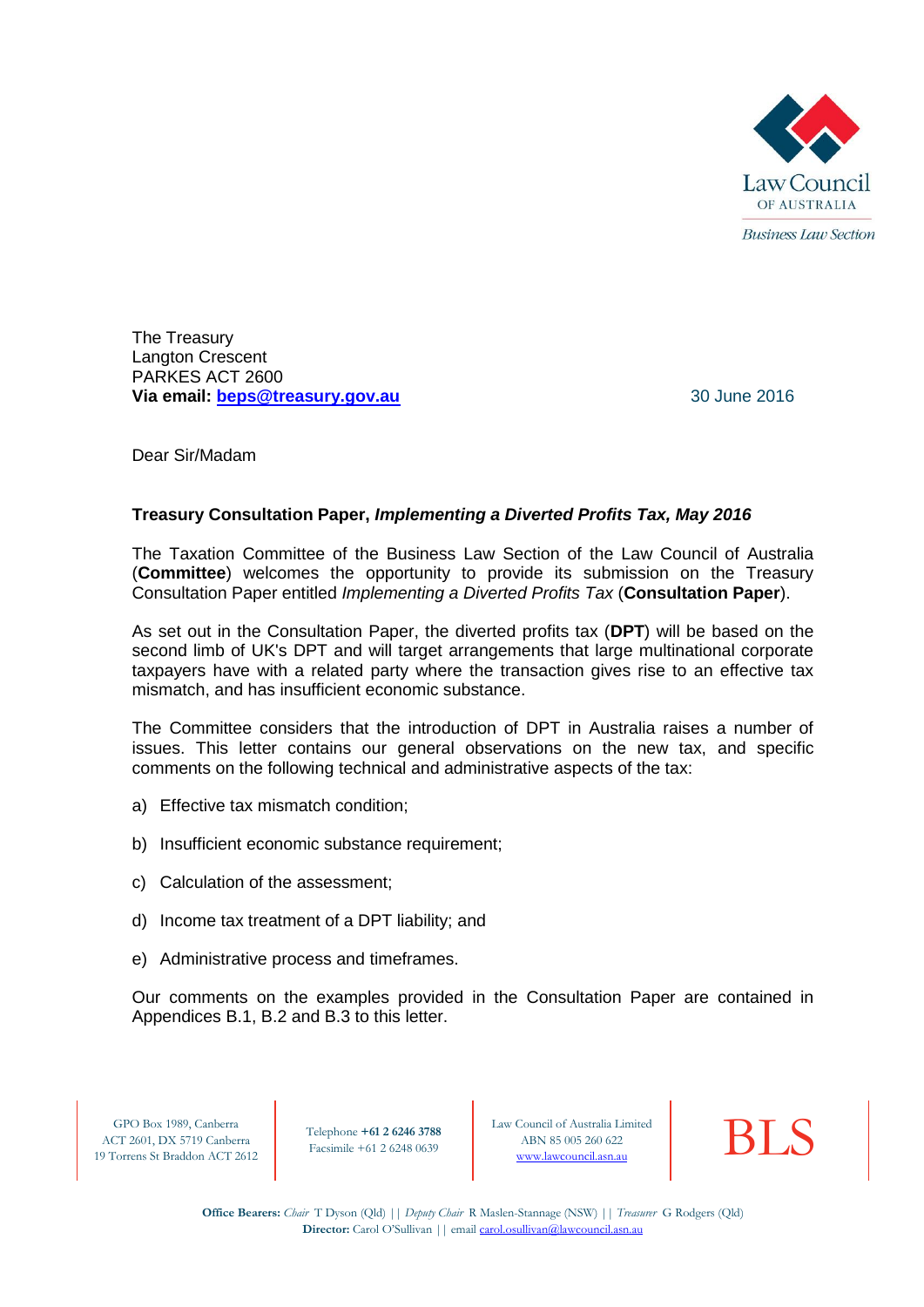## **1. General comments**

### DPT and BEPS recommendations

1.1 The DPT is inconsistent with the recommendations made by the Organisation for Economic Cooperation and Development's (**OECD**'s) Base Erosion and Profit Shifting (**BEPS**) project recommendations. A number of commentators have expressed concerns regarding the UK DPT, in particular that unilateral action by the UK government has contributed to international tax law becoming more uncertain and lacking consistency around the world, the exact issues which BEPS project was intended to address<sup>1</sup>. Similar criticisms apply in the case of Australia's DPT.

#### Interaction with double tax treaties

- 1.2 The Budget Papers and the Treasury's Discussion Paper indicate that DPT will be a new tax (not an income tax). This creates uncertainty about the availability of tax relief to the taxpayers under Australia's double tax treaties.
- 1.3 In addition, while taxpayers will be allowed an offset for part of the Australian taxes paid on "diverted" profits while calculating the DPT payable, Australian DPT will not be reduced by the amount of foreign taxes paid, in contrast to the UK DPT. The argument behind this treatment is that it is "consistent with the application of penalties under Australia's existing transfer pricing rules". Our view that this is also inconsistent with Australia's treaty obligations.

#### **Certainty**

- 1.4 The Corporate Tax Association has estimated that about 50% of related party transactions undertaken by companies operating in Australia would potentially be assessable under the proposed Australian  $DPT<sup>2</sup>$ . Given the large number of taxpayers who may be affected by the new rules, the need for certainty and clarity in the application of the DPT is apparent.
- 1.5 We are concerned that the rules are likely to be very complex and will include a number of subjective elements. The proposed measures involve reliance on "reasonable conclusions" and assessments based on the "best estimate" that can "reasonably be made", leading to further uncertainty in the application of tax laws which would have major financial implications for taxpayers.

<sup>————————————————————&</sup>lt;br><sup>1</sup> See, for example, the comment made by the director of OECD's centre for tax policy and administration, Pascal Saint-Amans, when asked about his views on UK DPT: "It is an embarrassed view… Unilateral actions are not exactly in the sense of what we are trying to develop, which is: "Let's wait for a comprehensive package and then countries will decide". You are a sovereign; you will decide what to do. But you will be better informed with better instruments and with a lesser risk of having disruptive actions, which might push other countries… to take unilateral measures, which are not that great when you are negotiating a multilateral package.' From LexisNexis TaxJournal, "OECD 'embarrassed' by UK diverted profits tax', 16 April 2015, http://www.taxjournal.com/tj/articles/oecd-embarrassed-uk-diverted-profit-tax-16042015 2 Parliament of Australia, Research Publications, Budget Review 2016-17: *Diverted Profits Tax (Google Tax),* 

http://www.aph.gov.au/About\_Parliament/Parliamentary\_Departments/Parliamentary\_Library/pubs/rp/BudgetR eview201617/ProfitTax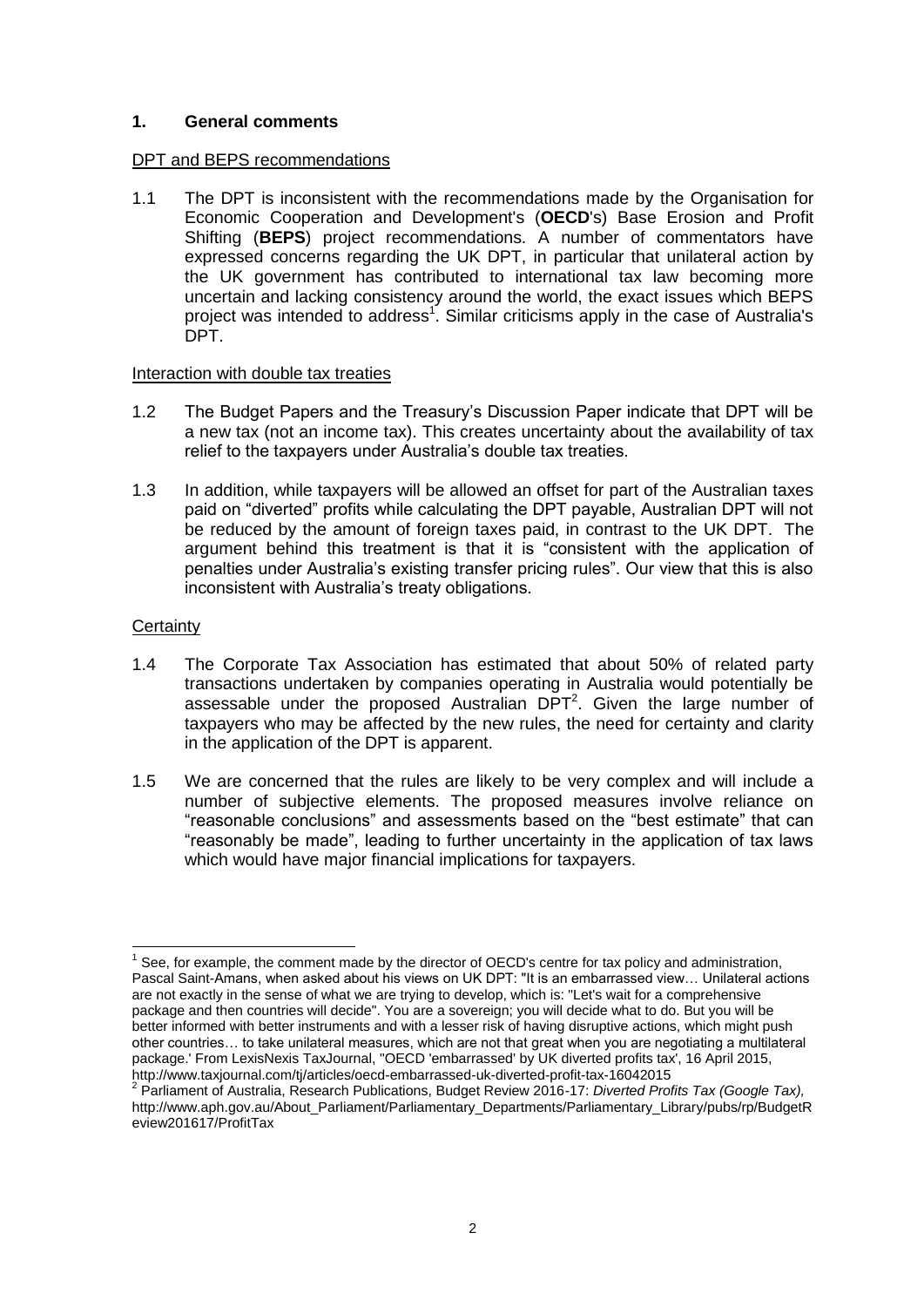1.6 We also note that it is not clear from the Consultation Paper whether taxpayers will be able to obtain private rulings on DPT and how the existing Advance Pricing Agreements will be affected.

# Overlap with other rules

- 1.7 The existing transfer pricing rules, together with the anti-avoidance provisions in Part IVA of the *Income Tax Assessment Act 1936* (together with the *Income Tax Assessment Act 1997*, the **Tax Act**), are already in place to target artificial arrangements entered into by taxpayers to obtain a tax advantage, and already provide the ATO with broad reconstruction powers. Australia's transfer pricing rules will be in line with the latest OECD recommendations from 1 July 2016, following the latest amendments announced as part of the 2016-17 Budget. Our view is that all of the "artificial or contrived" arrangements illustrated in the examples provided in the Consultation Paper could be dealt with under the newly updated transfer pricing and anti-avoidance rules.
- 1.8 We understand that, as a number of commentators have noted, the main purpose behind the DPT appears to be not to collect revenue directly, but to strengthen the ATO's ability to enforce compliance and act as a strong deterrent, so that taxpayers restructure to bring themselves into the Australian tax net, rather than pay DPT at a higher rate of 40%. Strengthening the existing rules, however, could have achieved the same purpose in a more financially efficient manner, both for the government and for the taxpayers, particularly given the significant overlap between DPT and the existing anti-avoidance and transfer pricing rules.

## Effect on foreign investment

- 1.9 It has consistently been the objective of successive Governments both to encourage foreign investment in Australia and encourage Australian companies to expand their operations outside of Australia. Introducing a DPT potentially counteracts these objectives.
- 1.10 If the Australian Government is concerned that transactions are being undertaken outside of Australia and Australia is not receiving its "fair share" of the tax from economic activities undertaken by a multinational group, implementing a DPT will not attract business to Australia. In fact, it may drive business outside of Australia. For most multinational groups, operations in Australia form a small component of their overall global footprint.
- 1.11 Our view is that it is highly likely that DPT will not influence behaviour in the manner expected by the Australian Government. In fact, it may hasten the exit of foreign multinationals from Australia. There becomes less incentive to continue to operate in Australia with this type of tactic.
- 1.12 It is also important to note that most tax jurisdictions are reducing their rates of tax and Australia (despite its small economy) continues to have one of the highest tax rates in the world. This position is unsustainable if it is to continue to be internationally competitive from a tax perspective. Utilising DPT will not assist in this regard.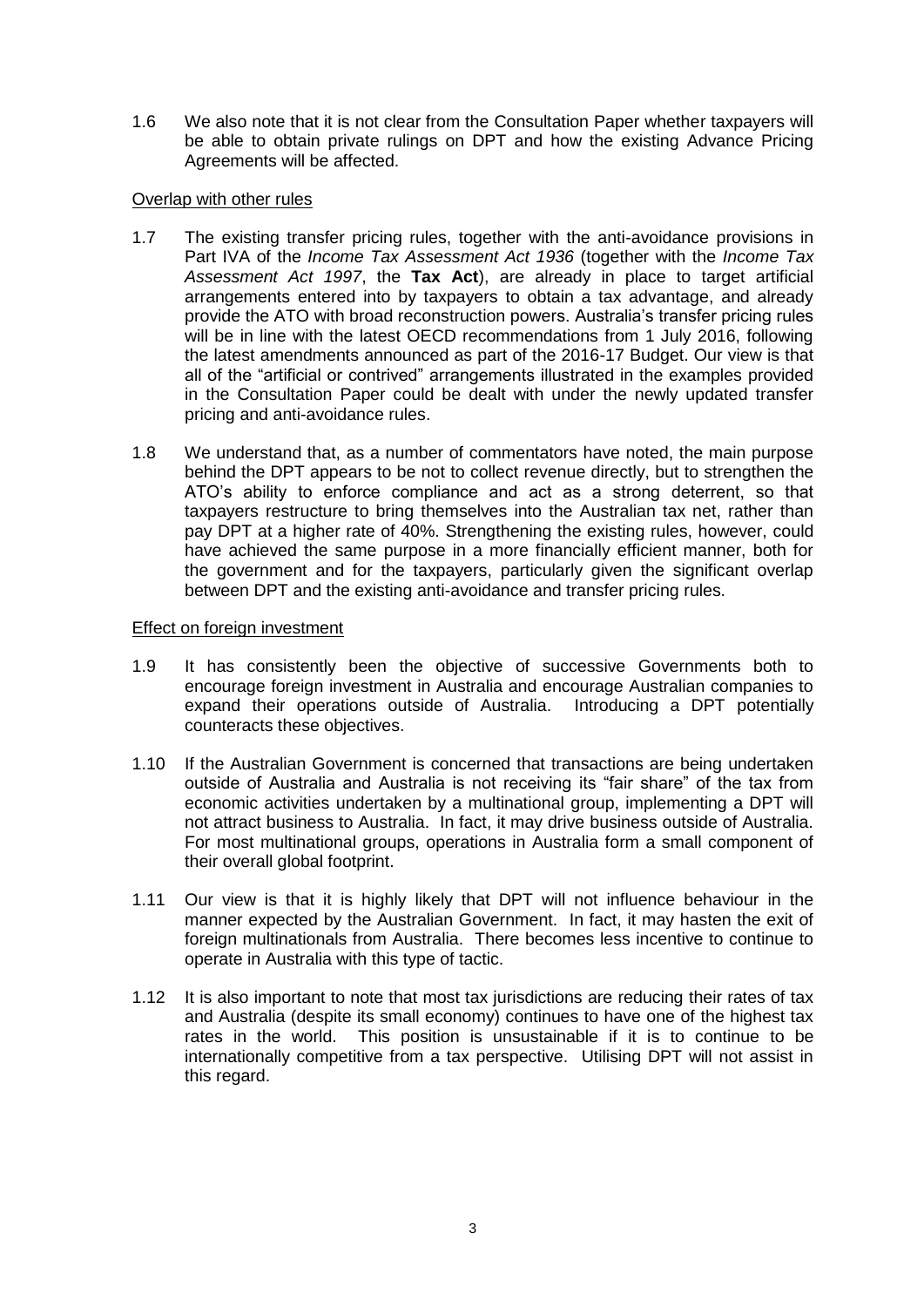# 2. **Effective tax mismatch condition**

- 2.1 The related party transactions that are proposed to be subject to the DPT satisfy the following requirements:
	- (a) the transaction has given rise to an effective tax mismatch; and
	- (b) the transaction has insufficient economic substance.

These conditions are based on the UK DPT.

2.2 It is stated at paragraph 23 that an effective tax mismatch will exist where:

"An Australian taxpayer (Company A) has a cross-border transaction, or series of cross-border transactions, with a related party (Company B), and as a result, the increased tax liability of Company B attributable to the transaction is less than 80% of the corresponding reduction in Company A's tax liability."

2.3 There are a number is issues that we have identified with this particular requirement. These issues are considered below.

### The transaction must be between **related parties**.

- 2.4 It is not clear what test would be applied to identify related parties. Nonetheless, it is our strong view that CFCs should be excluded from the scope of DPT. This is on the basis that:
	- a) Listed countries have long been regarded as 'good' countries on the basis that entities in these jurisdictions are comparably taxed to companies in Australia and have comprehensive tax regimes. For DPT to apply to transactions between listed country CFCs and/or transactions with listed country CFCs would be entirely contrary to the established policy. In addition, application of DPT to CFCs could potentially result in double taxation, particularly where DPT is not an 'income tax' but is effectively a penalty.

Our view is that listed countries should be excluded from the scope of DPT.

b) Passive income of unlisted country CFCs are subject to attribution under the Australian tax rules. In this context, there is no effective tax mismatch because such profits are effectively taxed at 30% (the current Australian corporate tax rate). In our view, there is no basis for inclusion of such CFCs within the scope of the DPT.

### The 80% threshold

- 2.5 It is our submission that the 80% threshold is too high.
- 2.6 Although the proposed DPT may be modelled on the UK regime, having the same threshold percentage as the UK DPT is inappropriate. This is because the UK corporate tax rate (at 20%) is significantly is lower than Australia's and application of this threshold requirement results in most of the tax jurisdictions in the world being caught under the proposed Australian DPT.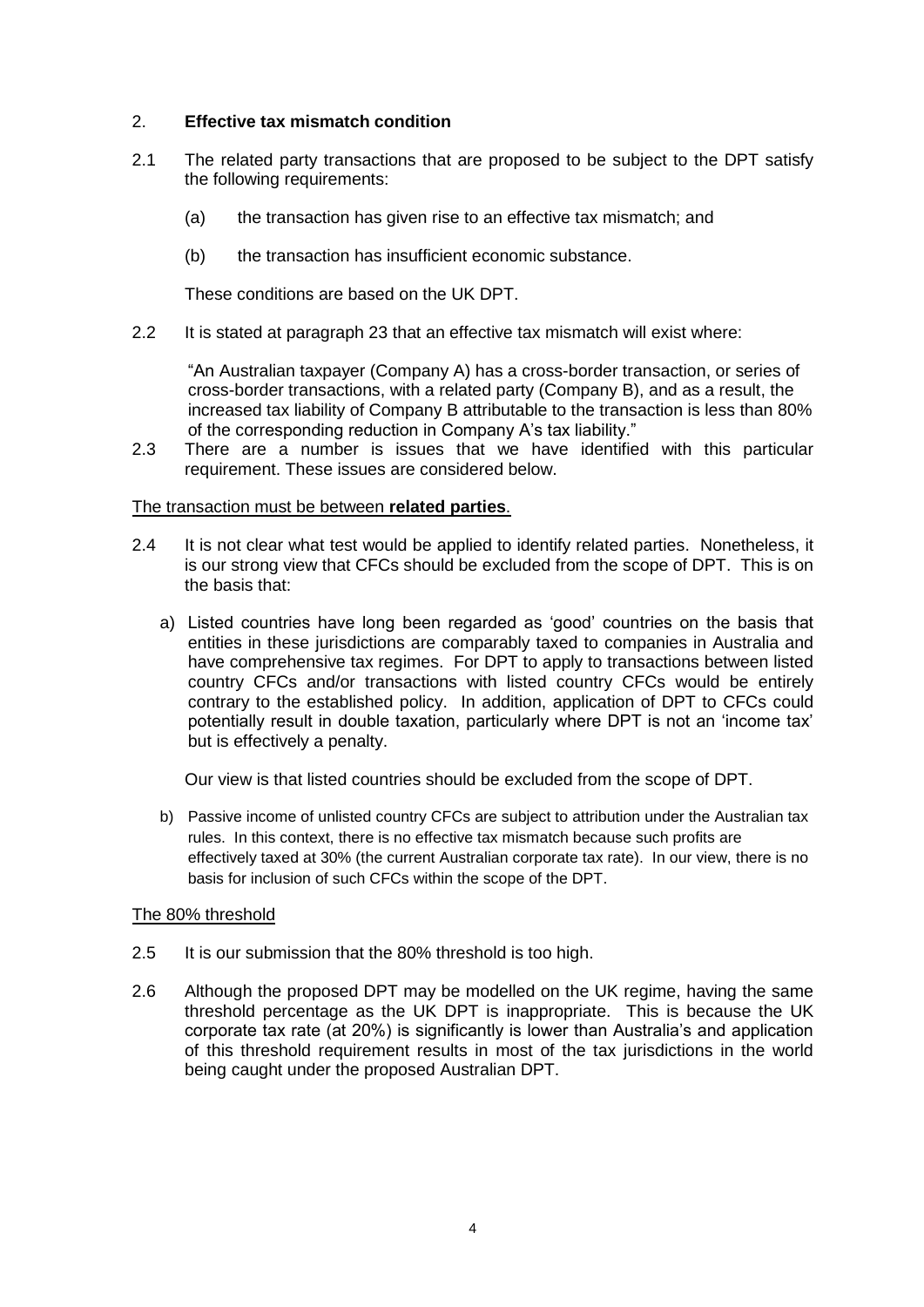- 2.7 It is a difficult proposition to accept that undertaking related party transactions with entities in jurisdictions with tax rates of 24% or less is an attempt to reduce the overall tax in a significant way and therefore should be caught by the DPT.
- 2.8 We do not expect that the tax policy is for the DPT to be used to **force** Australian companies to do business only with unrelated parties. That is, it may be perceived that the DPT will have the practical result of encouraging Australian companies to choose to do business only with unrelated parties, which does not appear to be a valid tax policy setting or a desirable economic or commercial outcome.
- 2.9 If Australia intends to imitate the UK DPT and target similar jurisdictions, our view is that the threshold should be lowered to, say, 50%.

### Specific tax exemptions

- 2.10 The differences in tax outcomes that arise as a result of specific tax exemptions under a particular tax jurisdiction should be disregarded for the purposes of the ETMR. It is conceivable that specific tax exemptions may be introduced from time to time in other tax jurisdictions based on the policy objectives of that jurisdiction. For DPT to be potentially triggered as a result of such changes in policy would be undesirable in circumstances where transactions between the relevant companies are long-standing.
- 2.11 Certain entities should also be excluded from the scope of the ETMR where the tax mismatch arises because of their tax exempt status (such as charities, pension schemes, persons exempt from tax by reason of sovereign immunity) and where specific tax concessions are available to certain entities (e.g. complying superannuation funds). Exemptions should also be afforded for investment vehicles, such as insolvency remote special purpose vehicles (i.e. securitisation funds) and real property investment trusts (i.e. MITs) – consistent with the recommended exclusions under the anti-hybrid rules.

### Series of transactions

2.12 Further clarity is required regarding the reference to "series of transactions". In particular, this should be confined only to transactions in which an Australian company is a party and not to transactions which have no connection with Australia. To do otherwise would effectively be extending Australia's right to tax beyond its borders.

### **3. Insufficient economic substance requirement**

3.1 It is stated at paragraph 29 of the Consultation Paper that:

"Similar to the UK approach, where the non-tax financial benefits of the arrangement exceed the financial benefit of the tax reduction, the arrangement will be taken to have sufficient economic substance."

3.2 Conceptually, it will be difficult to measure the 'non-tax financial benefits' of the arrangement and then determine whether these exceed the financial benefits from the tax reduction. If for example, a group financing entity is established in one iurisdiction (ex-Australia), how would the synergies and benefits achieved by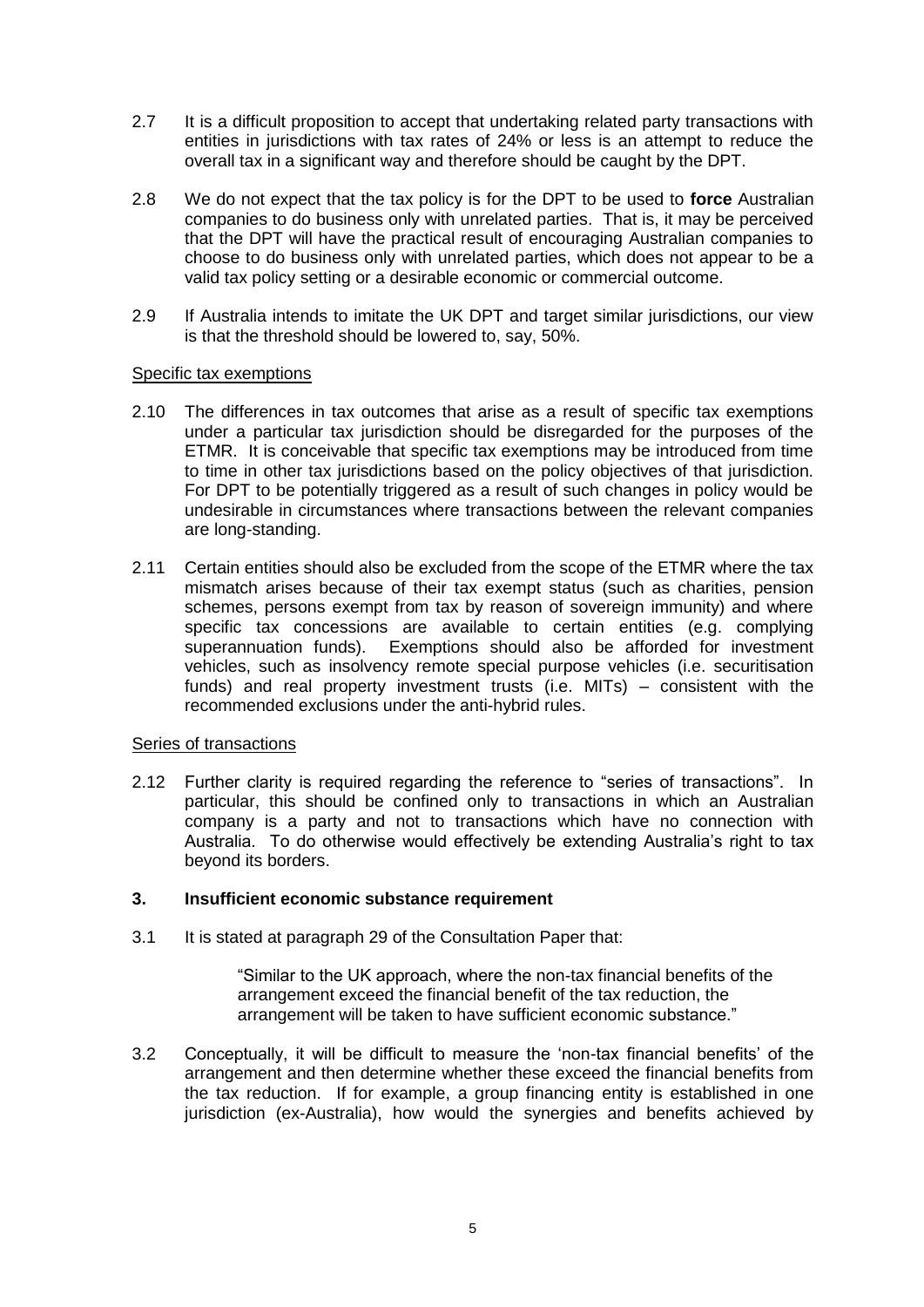having a centralised financing function be measured? The reasons for this arrangement could have nothing to do with "diverting" Australian tax.

- 3.3 What if the benefits are intangible (such as simplicity of the arrangement for the group, ease of funding flows, lower regulations to be satisfied in a particular jurisdiction)? It is unclear how such benefits would be measured and how a dollar value would be placed on such benefits for the purposes of comparison.
- 3.4 In our view, it is unreasonable to require groups of companies to undertake an extensive assessment in order to satisfy the ATO that 'non-tax financial benefits' exceed the financial benefits of the tax reduction. We also query whether the ATO would have the resources or whether they would have the information to be able to measure such 'non-tax financial benefits' before forming a view that this requirement is failed and issuing an upfront assessment for the DPT.
- 3.5 At what level would this requirement be tested? Would it be tested by reference to the transaction or the entity with which the transaction is executed? As a de minimis, a transaction between fully operational related companies should be exempted from this requirement or deemed to have sufficient economic substance.
- 3.6 In addition, an assessment of whether this requirement is satisfied or failed may require a high degree of judgement. Where a taxing provision depends on the subjective judgement of a revenue authority as represented by its officials, it is highly undesirable from a policy perspective.
- 3.7 Accordingly, it is our submission that there be specific factors against which this requirement should be assessed. For example, if the transaction is priced on arm's length terms (having regard to the TP type analysis, e.g. KERT analysis), then the transaction should be deemed to have sufficient economic substance.

# **4. Calculation of the Assessment**

Commissioner's discretionary power to assess

- 4.1 The Commissioner is to be given discretion to issue a DPT assessment. In particular, it is said that "[t]he Commissioner will have a broad discretion to not apply the DPT where the Commissioner considers the transaction or arrangement to be low risk."
- 4.2 The grant of discretion to the Commissioner to apply tax provisions is not uncommon (for example Part IVA). It appears that if the relevant transaction has an effective tax mismatch and meets the insufficient economic substance test, then the DPT would in the ordinary course apply.
- 4.3 It is therefore not clear how an assessment of risk is to be determined by the Commissioner, once it is considered that the elements are satisfied.

### Diverted profits amount

4.4 Two scenarios will apply to determine a Diverted Profits Amount: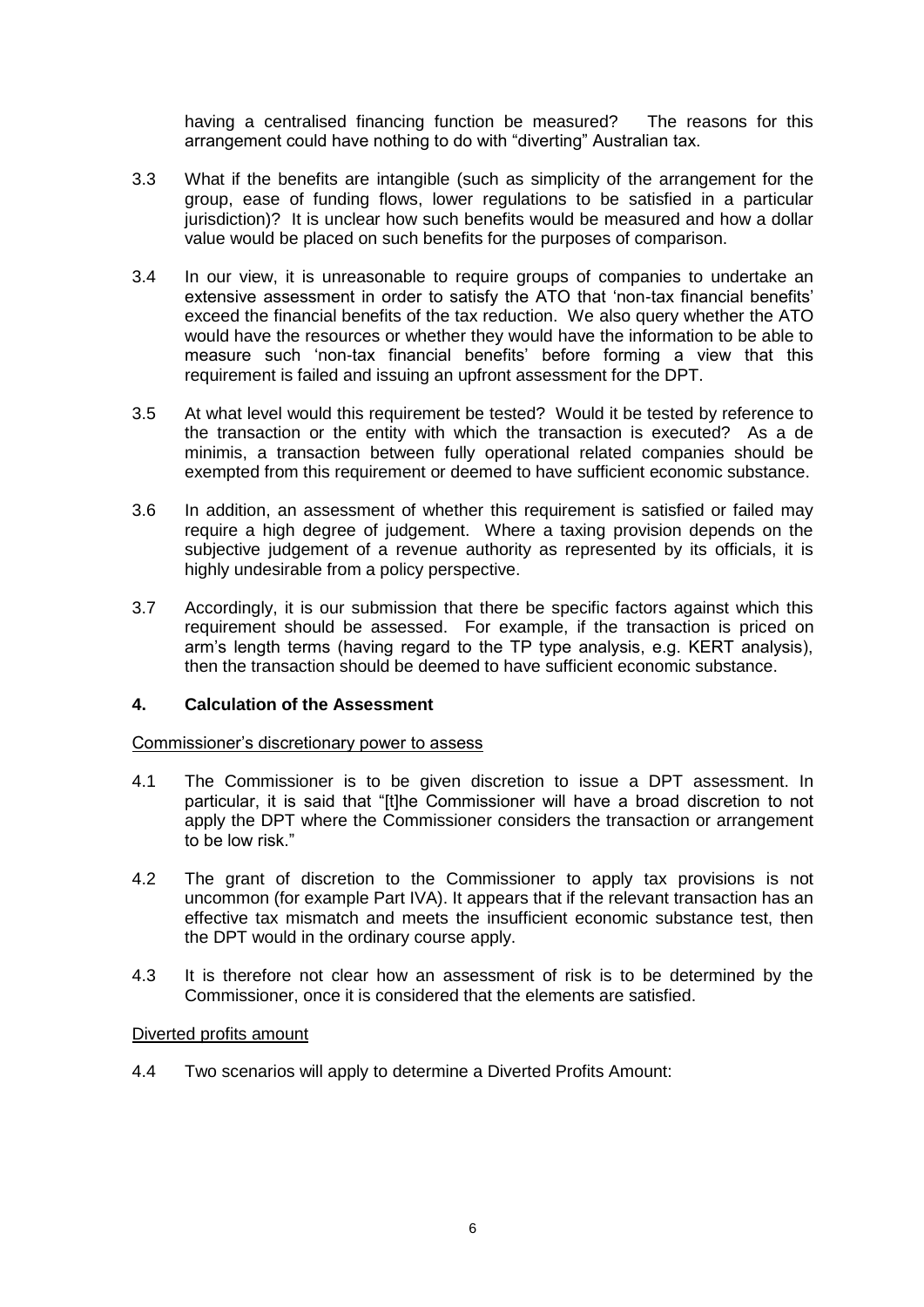- (a) where the deduction claimed is considered to exceed an arm's length amount ('inflated expenditure' cases), the provisional Diverted Profits Amount will be 30 per cent of the transaction expense; and
- (b) for all other cases, the provisional Diverted Profits Amount will be based on the best estimate of the diverted taxable profit that can reasonably be made by the ATO at the time.
- 4.5 The 'inflated expenditure' scenario is dealt with in Appendix B.1. The relevant example involves an expense of \$50m. The DPT would operate to be 30% of the expenses as a whole (30% of \$50m, or \$15m). The Appendix then recognises a case where the arm's length price is determined by the ATO to be \$45m, such that the Diverted Profits Amount is changed to \$5m.
- 4.6 It is not clear why the Commissioner should prima facie apply 30% to the entire transaction expense, recognising that at that time it may be accepted that at least part if not most of that expenditure would be deductible under ordinary transfer pricing (arm's length) principles.
- 4.7 Rather, the focus should be on the relevant mischief, ie the inflated expenditure. That seems to be accepted as the ultimate position – page 10 confirms that the DPT Reassessment Amount for an inflated expenditure would be the pricing that would have occurred between unrelated parties, ie the arm's length price.
- 4.8 As set out in the Consultation Paper, the process on inflated expenditure establishes a system which could facilitate early large provisional or final DPT assessments which the Commissioner would expect to be ultimately incorrect, even at the DPT Reassessment stage. We submit that this be reconsidered as it does not in our view reflect sound tax policy.
- 4.9 The other test involves the best estimate of the diverted taxable profit. Page 10 suggests this is the reduction in taxable income from the arrangement with reference to the arrangement that would have been undertaken if tax was not a motivation. As stated, this test involves a prediction or hypothesis of the position absent the tax motive. Such a test has been the subject of extensive consideration in the context of Part IVA. It is not clear how that consideration would be applied in the context of the DPT.
- 4.10 We note that under both scenarios, the test for the DPT Reassessment Amount is different from that for the Provisional Diverted Profits Amount. This would tend to lead to a case where the provisional assessment is substantively provisional, i.e. known to be likely to not be sustained, rather than a best estimate of the ultimate liability.
- 4.11 We note for completeness that the examples provided do not include all kinds of diversion. For example, the DPT appears to leave out other categories of cases, for example, where a payment is characterised as one not subject to withholding tax rather than as an interest, dividend or royalty. Further, it may also not apply to cases where there is no taxable profit made, eg loss scenarios.
- 4.12 It is stated that where debt levels are within a thin capitalisation safe harbour, only the pricing of the debt and not the amount of the debt will be taken into account in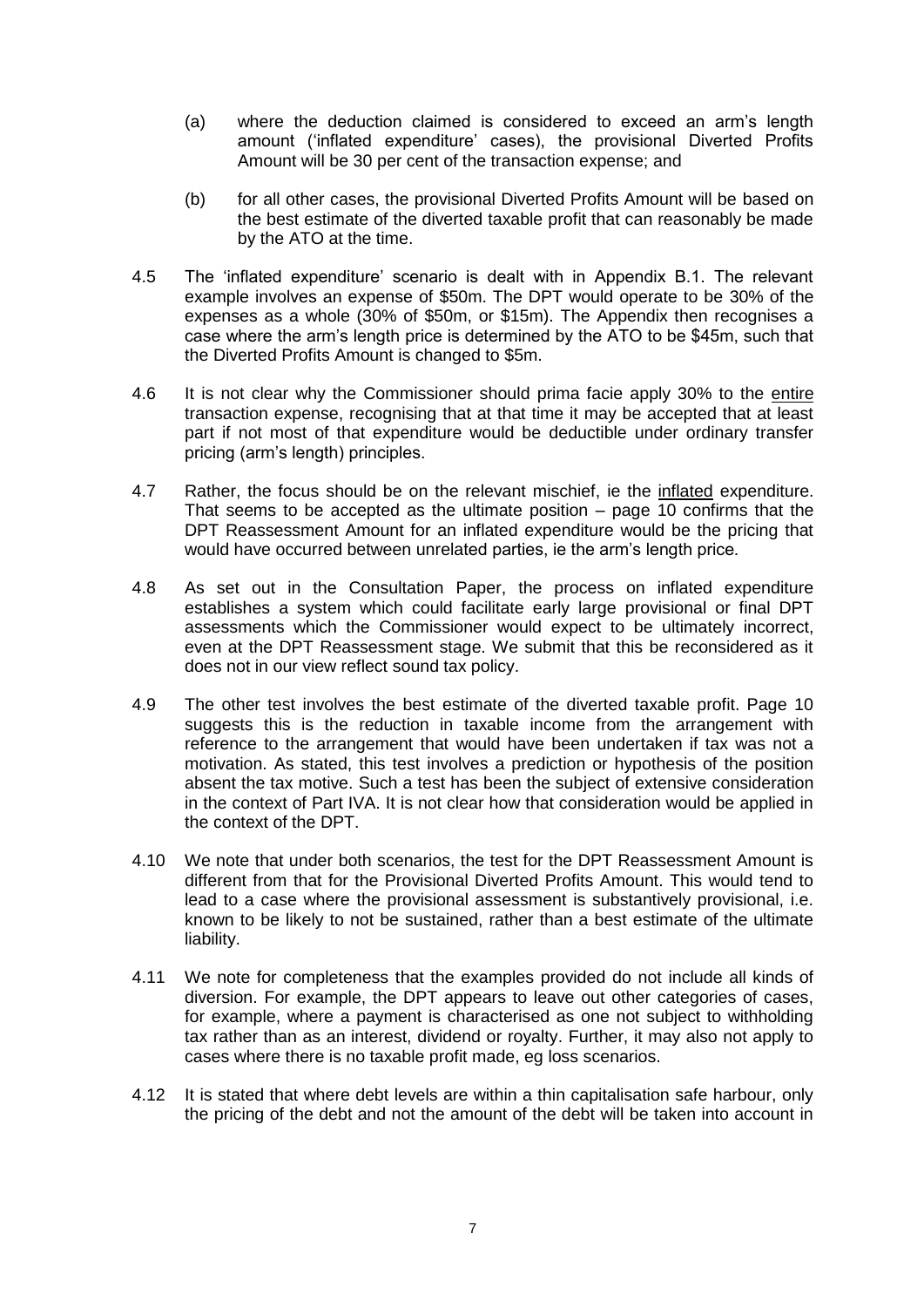determining any DPT liability. Presumably, it is implied that if the debt is not within a safe harbour, then the pricing *and* amount of the debt will be taken into account. It is not clear how this will occur – if the thin capitalisation rules operate, they would deny the excess of debt deductions above the relevant safe harbour. In that case, there would then be a further question as to the interplay of debt and pricing. That issue has been the subject of considerable comment in the context of the existing thin capitalisation rules/transfer pricing rules. It is submitted that the interplay should be clarified in relation to the DPT.

### Diverted profits rate

- 4.13 The DPT rate is said to be 40%, set "to encourage taxpayers to pay the lower corporate tax rate through complying with Australia's tax rules." The Consultation Paper then acknowledges that it is a "penalty tax rate".
- 4.14 It is not clear why the approach of adopting a "penalty tax" rate has been adopted. A penalty is not a tax and a tax should not be a penalty. The Taxation Administration Act deals with the imposition of administrative penalties. It is not clear why a different regime should apply instead of the DPT.

### DPT assessment

- 4.15 As noted above, the Consultation Paper states that "an offset will be allowed for any Australian taxes paid on the diverted profits". However, the DPT due and payable will not be reduced by the amount of tax paid in a foreign jurisdiction on the diverted profits, consistent with the application of penalties under Australia's existing transfer pricing rules.
- 4.16 This approach is inconsistent with Australia's Double Tax Agreements. Thus, the DPT would lead directly to double taxation.
- 4.17 It is contemplated that on an ATO Review, the ATO may increase or decrease a DPT assessment to reflect additional information received from the taxpayer, including on compliance of the arrangement with transfer pricing rules. Further, at any point during the review period, the taxpayer will have the option to amend their relevant income tax return to reflect transfer pricing outcomes, with the diverted profits amount correspondingly reduced (potentially to nil).
- 4.18 Presumably, consistent with established practice, the taxpayer could amend its return and then object to its return. Adopting this method, the effect of the DPT would only be to invert the common process for the conduct of tax audits: rather than the conventional process of the ATO conducting an audit followed by an assessment and objection, the process will be to have a provisional DPT assessment followed by an amended return and objection, with the substantive audit taking place following the provisional DPT assessment and in circumstances where the Commissioner has received the amount under assessment.
- 4.19 If this is the policy intent, then that is unstated and we submit that its implications need to be considered more fully.
- 4.20 The Consultation Paper notes that after the 12 month review period is completed the taxpayer has the right of appeal against any DPT assessment through existing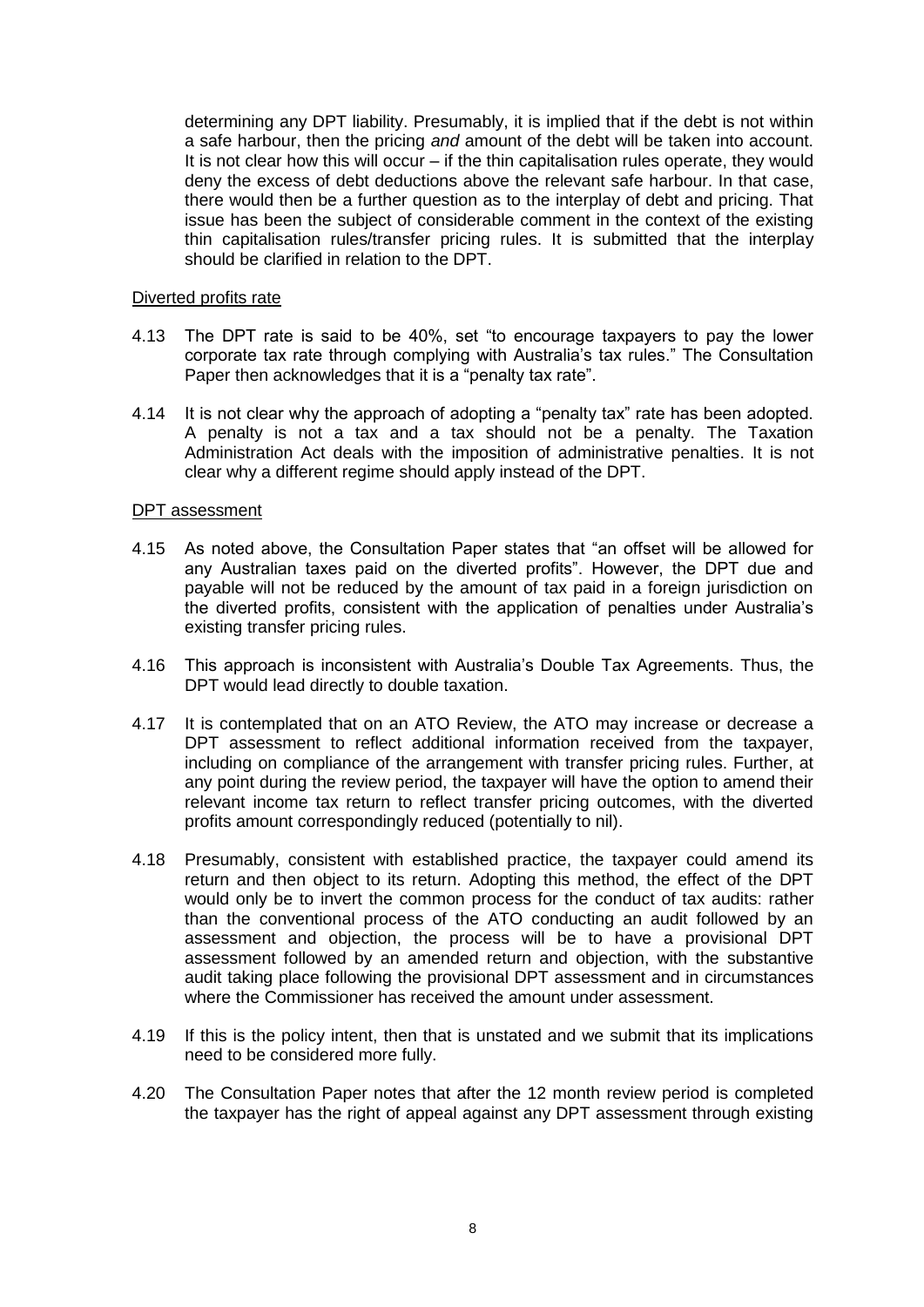court processes. Presumably these would be under Part IVC of the Taxation Administration Act. Such a mechanism is required to ensure the DPT is not unconstitutional by reason of it being uncontestable.

- 4.21 Typically, the presence of a taxation mismatch should not be in dispute. Therefore, the focus of such an appeal or review would be on:
	- (a) whether it is reasonable to conclude based on the information available at the time to the ATO that the transaction(s) was designed to secure the tax reduction; and
	- (b) potentially, the size of any Diverted Profit (ie the arm's length pricing for a deduction case or the reduction in income).
- 4.22 However, it should be clarified that review would be based on, in relation to the insufficient economic substance test:
	- (a) whether it is reasonable to conclude that the transaction(s) was designed to secure the tax reduction, with the taxpayer being able to rely on all information in can product to satisfy the onus of proof; or
	- (b) whether it is reasonable to conclude based on the information available at the time to the ATO at the end of the review period that the transaction(s) was designed to secure the tax reduction.
- 4.23 Those matters should not be based on the information or estimate initially at the time of the first DPT assessment. Further, it should be made clear that the test is one of an objective matter for the Court, not for the opinion or satisfaction of the Commissioner.

## **5. Income Tax Treatment of a DPT Liability**

- 5.1 It is stated that the DPT will not be deductible or creditable for income tax (or petroleum resource rent tax) purposes.
- 5.2 We query whether this could be explained further. We submit that it is not entirely clear whether a taxpayer would be liable for both the DPT and corporate tax.

If you have any questions in relation to this submission, in the first instance please contact the Committee Chair, Adrian, Varrasso, on 03-8608 2483 or via email: [adrian.varrasso@minterellison.com](mailto:adrian.varrasso@minterellison.com)

Yours faithfully,

prograp s

**Teresa Dyson, Chair** Business Law Section  $\lambda$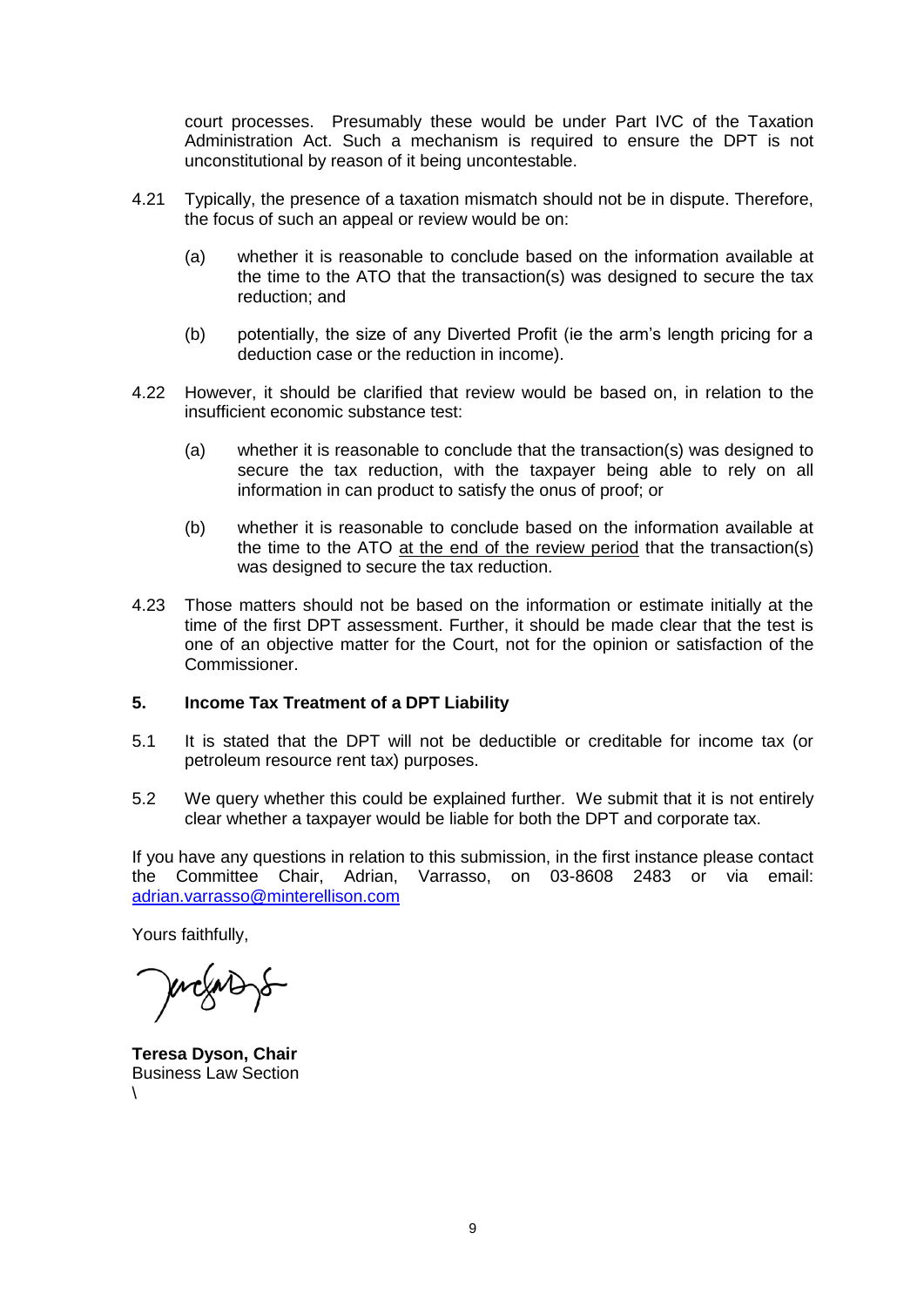# **Appendix B.1: Example of an 'Inflated Expenditure' Scenario**

- 1. The scenario in this example illustrates that it is inappropriate to use an arbitrary amount of 30% of the relevant expenses to calculate the DPT assessment in an 'inflated expenditure' case.
- 2. In the example, the ATO has reviewed the marketing and administration services fee and decided that it is inflated compared to an arm's length amount. Applying the formula for an 'inflated expenditure' case, the DPT assessment is based on a Diverted Profits Amount of \$15 million, calculated as 30% of the \$50 million fee, with the taxpayer liable to pay DPT of \$6 million. That is, applying the formula for an 'inflated expenditure' case, the correct arm's length price is taken to be \$35 million. Subsequently, during the 12 month review period, the ATO determines that the correct arm's length price is in fact \$45 million. However, in order to make a decision in the first place that the fee was inflated compared to an arm's length amount, the ATO must have had a clear view as to what the amount of the fee ought to have been as a matter of fact, based on information available to the ATO supporting the appropriate transfer pricing methodology for determining an arm's length fee.
- 3. Whilst the revised DPT assessment results in the correct DPT amount being levied and a refund to the taxpayer of the residual \$4 million DPT previously collected, the \$4 million is still an amount that the taxpayer is required to fund from the time that the Commissioner makes his initial DPT assessment to the time of the revised DPT assessment, which may be a period of 12 months.
- 4. That being the case, in circumstances where the 'inflated expenditure' according to the ATO analysis is less than 30% of the relevant expenses, it is appropriate that the initial DPT assessment be calculated by reference to that lower amount.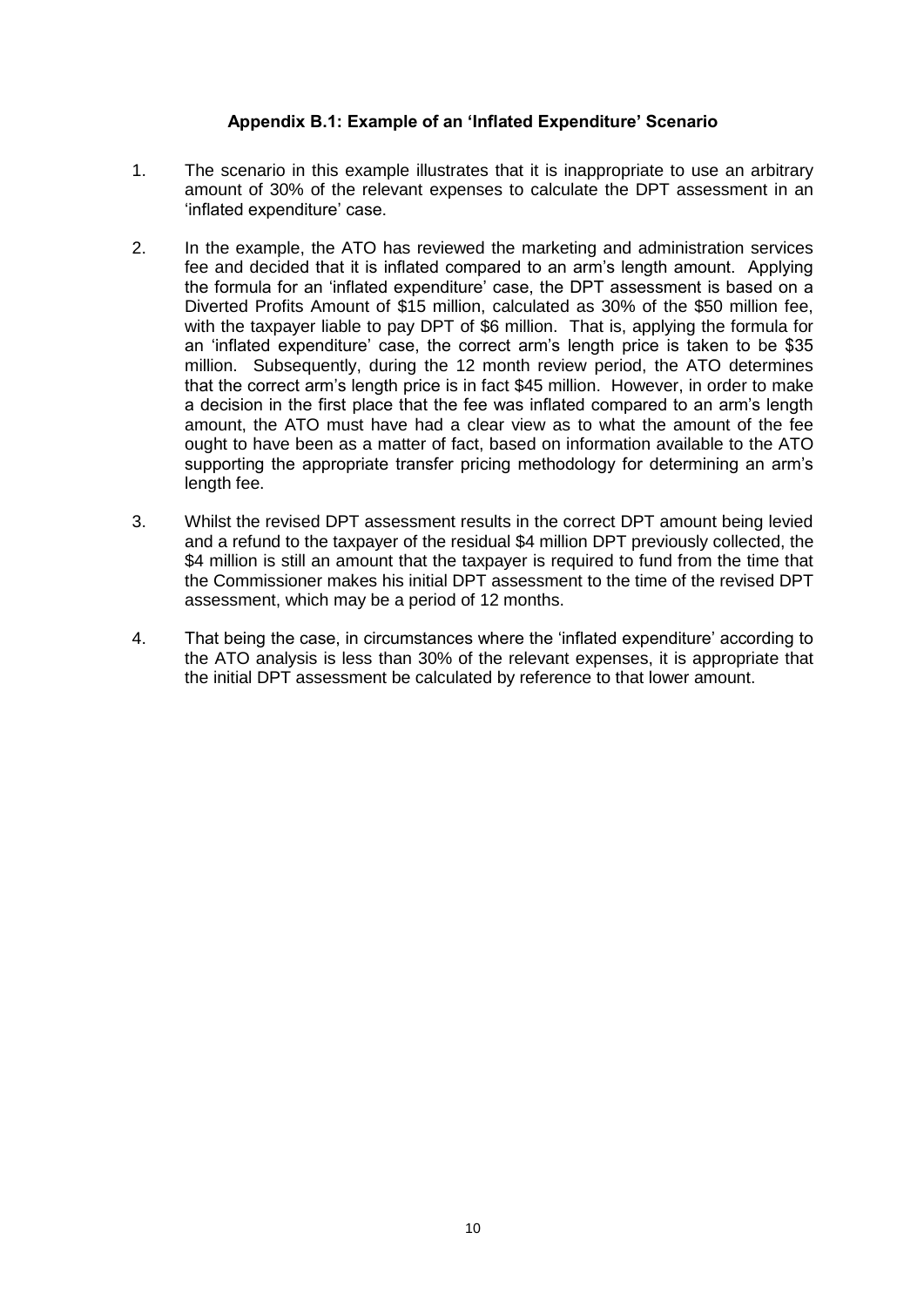## **Appendix B.2: Example of a Reconstruction Scenario**

- 1. The scenario in this example illustrates that there is considerable uncertainty regarding the proper scope of application of the DPT that appears to cover some of the same territory as other anti-avoidance rules, relevantly in this case, the general anti-avoidance rules in Part IVA of the Tax Act.
- 2. In the example, Parent Co (a foreign resident) injects \$300 million equity funding into Foreign Co (also a foreign resident) which uses the funds to purchase an asset that it leases to Australia Co (an Australian resident). The ATO considers the arrangement "artificial and contrived" and that the "relevant alternative scenario" (i.e. in Part IVA terms the most reasonable alternative postulate to the scheme) would have been for Parent Co to provide equity funds to Australia Co to purchase the asset for its own use (thereby not incurring lease payments).
- 3. The assessment of whether an arrangement is "artificial and contrived" in the sense of being impermissibly directed to obtaining a tax benefit for a taxpayer is the very thing that the provisions of Part IVA address. In the event that an application of Part IVA leads to the conclusion that the scenario in the example is a scheme to which Part IVA applies, there is no warrant or need for the DPT to apply. Conversely, in the event that an application of Part IVA leads to the conclusion that the scenario is not a scheme to which Part IVA applies, then it must also be properly viewed as an arrangement that is not "artificial and contrived" and so one to which the DPT ought not to apply.
- 4. In summary, the DPT ought not to apply to scenarios the efficacy of which from an Australian tax perspective can already be determined under the application of an existing anti-avoidance provision or regime such as Part IVA. More generally, if a DPT is introduced, then there needs to be clarity on its scope of application, particularly in the context of the operation of existing anti-avoidance rules which may potentially cover some or all of the same territory as the DPT.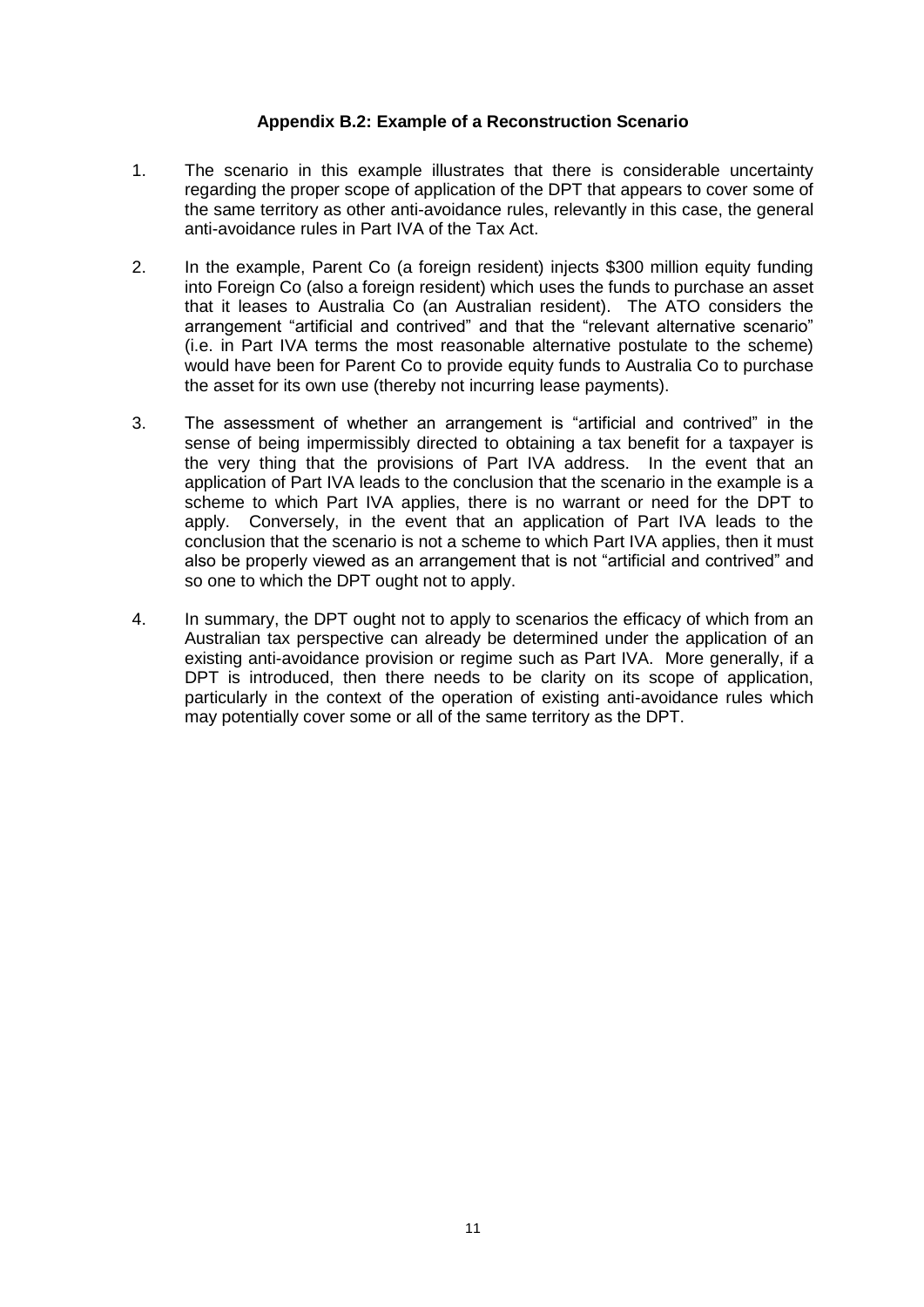# **Appendix B.3: Example of an Understated Income Reconstruction Scenario**

- 1. The scenario in this example illustrates that in some circumstances, the DPT will result in double taxation that may not be capable of remedy under double tax treaties.
- 2. In the example, the ATO "reconstructs" the scenario such that Australia Co is taken to have remained the owner of the intellectual property asset. Under an application of the DPT, the taxation outcomes are that Australia Co is taxed in Australia as if it had received the \$50 million royalties on the use of the intellectual property (but at the DPT rate of 40% rather than the corporate tax rate of 30%) and presumably Foreign Co A (as actual owner of the intellectual property) continues to be taxed on the \$50 million royalties in its home jurisdiction (at the rate of 12.5%). As such, there is potential for double taxation of the royalties. Even in the event that Australia and the home jurisdiction of each of Foreign Co A and Foreign Co B have concluded a double tax treaty, there may be no relief from the double taxation under a treaty because there is no licence of the intellectual property (which gives rise to the royalty income) between Australia Co and either of Foreign Co A or Foreign Co B. The only potential for appropriate relief is if, under an application of transfer pricing principles in the OECD's guidelines, the transaction would be reconstructed for the purposes of the tax rules of each of the home jurisdictions of Foreign Co A and Foreign Co B in the same way as it is under the DPT, with Australia Co being treated as having remained the owner of the intellectual property.
- 3. The example in Appendix B.3 illustrates then, in stark terms, why Australia ought not introduce the DPT which has the potential to deliver double taxation outcomes.
- 4. At [1] of its paper, The Treasury comments that the Australian Government has been working determinedly, in partnership with the OECD and through its leadership role in the G20, to ensure multinationals are paying their fair share of tax. At [3], The Treasury comments that the Government's corporate tax proposals in the 2016-17 Budget are guided by three objectives, one of which is to continue to lead reform of the international tax framework, including implementation of the agreed OECD BEPS Action Items. At [3] of the Explanatory Statement to the OECD's 2015 Final Reports of the OECD/G20 Base Erosion and Profit Shifting Project, the OECD warns that it is imperative to move quickly to address BEPS in order to limit the risks of countries "taking uncoordinated unilateral measures which might weaken key international tax principles which form a stable framework for cross-border investments". In addition, the OECD states (again at [3]) that:

"BEPS can result in double non-taxation but addressing BEPS should not result in double taxation. Double taxation would harm [multinational enterprises] which have contributed to boosting trade and investment around the world, supporting growth, creating jobs, fostering innovation and providing pathways out of poverty. Double taxation would also increase the cost of capital and could deter investment in the economies concerned."

5. Contrary to the statements in [1] and [3] of The Treasury's paper, the introduction of a DPT in Australia represents the Australian Government working alone rather than in cooperation and coordination with the OECD and constitutes the type of